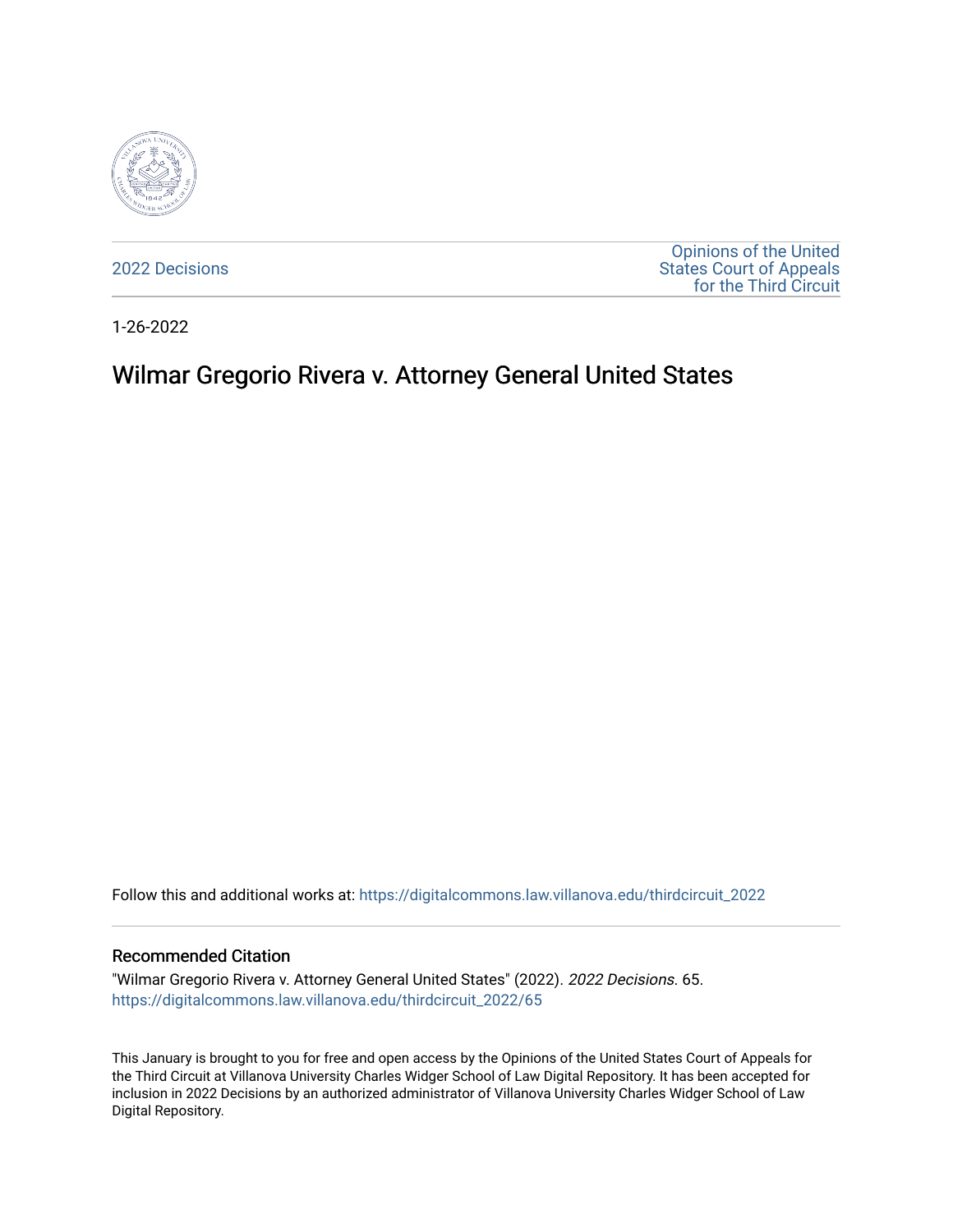### **NOT PRECEDENTIAL** UNITED STATES COURT OF APPEALS FOR THE THIRD CIRCUIT

No. 21-1325  $\overline{\phantom{a}}$ 

 $\frac{1}{2}$ 

### WILMAR LEONEL GREGORIO RIVERA, Petitioner

v.

## ATTORNEY GENERAL OF THE UNITED STATES OF AMERICA

 $\frac{1}{2}$ 

On Petition for Review of an Order of the Board of Immigration Appeals (Agency No. A216-545-129) Immigration Judge: Steven A. Morley

Submitted Under Third Circuit LAR 34.1(a) January 20, 2022

 $\frac{1}{2}$ 

Before: JORDAN, RESTREPO and SMITH, *Circuit Judges*

(Filed: January 26, 2022)  $\frac{1}{2}$ 

> OPINION[∗](#page-1-0)  $\overline{\phantom{a}}$  , where  $\overline{\phantom{a}}$

<span id="page-1-0"></span><sup>∗</sup> This disposition is not an opinion of the full court and, pursuant to I.O.P. 5.7, does not constitute binding precedent.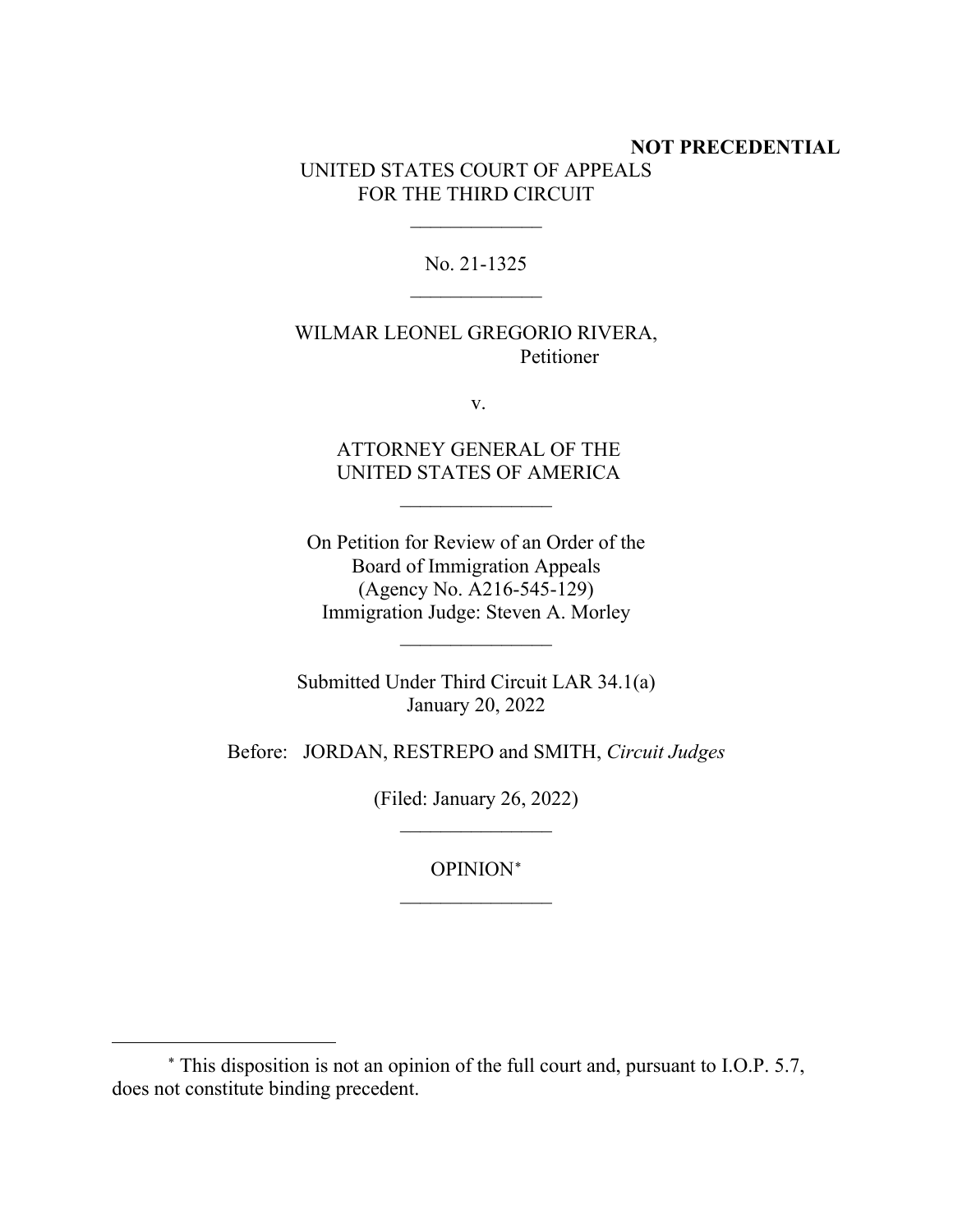#### JORDAN, *Circuit Judge*.

Petitioner Wilmar Gregorio Rivera is a native and citizen of Guatemala. He entered the United States approximately fifteen years ago without being admitted or paroled. In 2018, the Department of Homeland Security ("DHS") placed him in removal proceedings after Immigration and Customs Enforcement ("ICE") officers obtained evidence of his alienage during an investigatory stop. During those proceedings, Rivera sought to suppress that evidence, arguing it had been obtained in an egregious violation of his Fourth Amendment rights. The Immigration Judge ("IJ") denied Rivera's motion to suppress and ordered him removed, and his appeal was dismissed by the Board of Immigration Appeals ("BIA"). We will deny Rivera's now-pending petition for review.

#### **I. BACKGROUND**[1](#page-2-0)

In the early hours of March 13, 2018, Rivera's employer picked him up in Philadelphia for work. Rivera rode in the passenger seat of the employer's van, and they drove to pick up their colleague, Nelson Castaneda Perez. Unbeknownst to Rivera, Perez was being sought by ICE officers who were conducting a fugitive enforcement operation at Perez's home that day. [2](#page-2-1)

<span id="page-2-0"></span><sup>&</sup>lt;sup>1</sup> There are slight differences between the facts as described in Rivera's affidavit and as laid out in his Record of Deportable Alien, Form I-213, on which the IJ relied. As discussed below, we dispose of Rivera's appeal on his argument that he set out a prima facie case for an evidentiary hearing, so we accept his affidavit as true for purposes of this decision.

<span id="page-2-1"></span><sup>&</sup>lt;sup>2</sup> Perez was a target for ICE because he was an alien with pending criminal charges.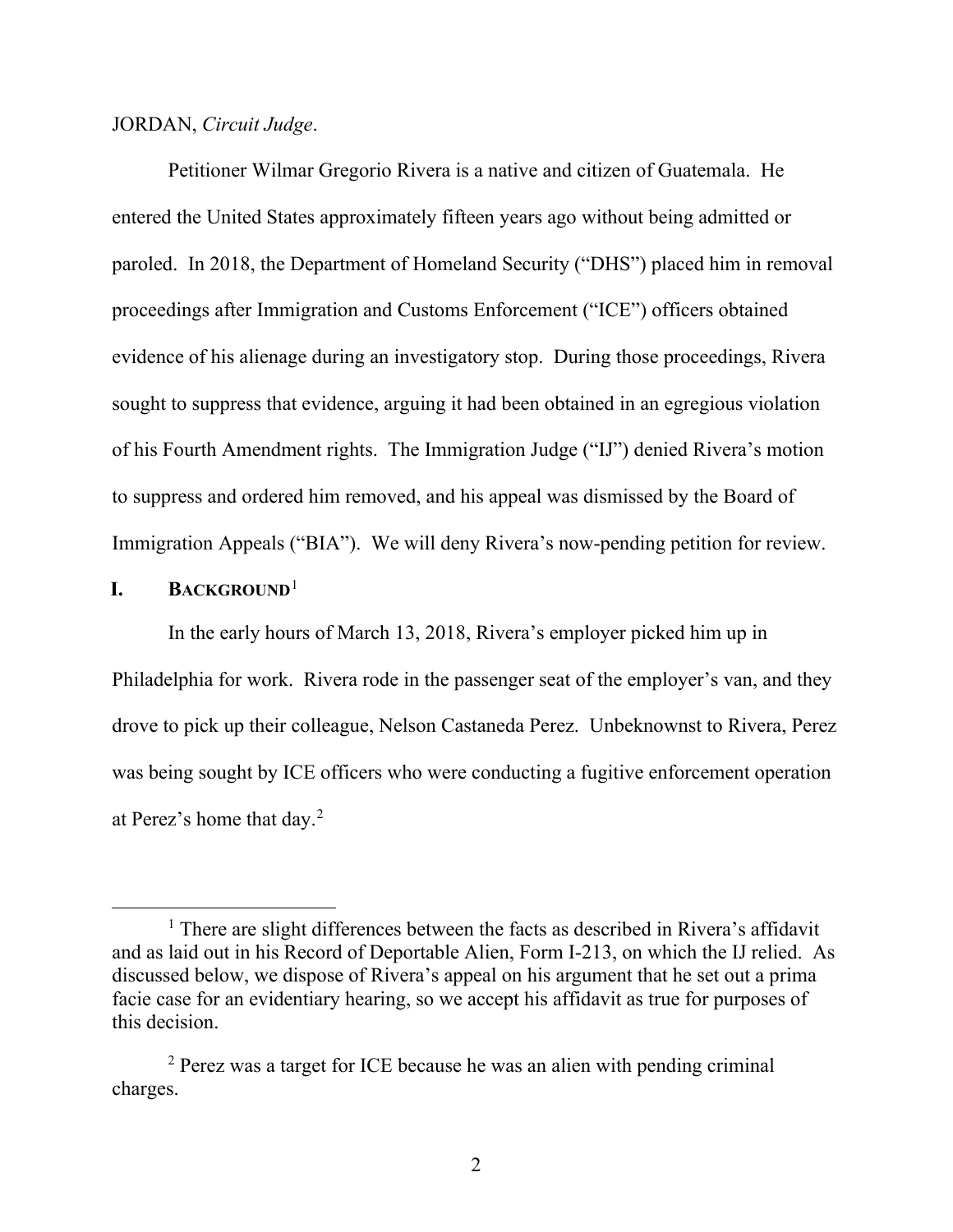ICE officers observed an individual matching Perez's description exit the home and enter the van, so they followed the vehicle for roughly six blocks before making an investigatory stop. The officers pulled the van over and questioned the three occupants. First, the officers questioned the employer, who identified himself and, upon request, produced appropriate identification. They then questioned Rivera. When Rivera could not produce identification, the officers asked for his name and where he was from. He identified himself and said he was a citizen of Guatemala. Lastly, the officers spoke with Perez. The officers called him by the wrong name but ultimately identified him using records and photographs from Perez's prior arrest. The officers then removed Perez from the van, arrested him, and placed him in the patrol vehicle.

After that, the officers returned to the van and took Rivera's fingerprints to run a biometrics check. When the search yielded no results, they arrested Rivera for a suspected immigration violation and took him into custody. In an interview taken at the ICE field office, Rivera stated that he entered the United States without being admitted or paroled. DHS subsequently filed a Notice to Appear, charging Rivera as removable under 8 U.S.C. § 1182(a)(6)(A)(i).

In his removal proceeding, Rivera alleged that his Fourth Amendment rights had been violated. He further argued that because the violation was "egregious and part of a widespread pattern of abuse" (A.R. at 132), evidence of his alienage should be suppressed and the removal proceeding terminated. The IJ denied Rivera's suppression motion, concluding that he failed to allege an egregious or widespread Fourth

3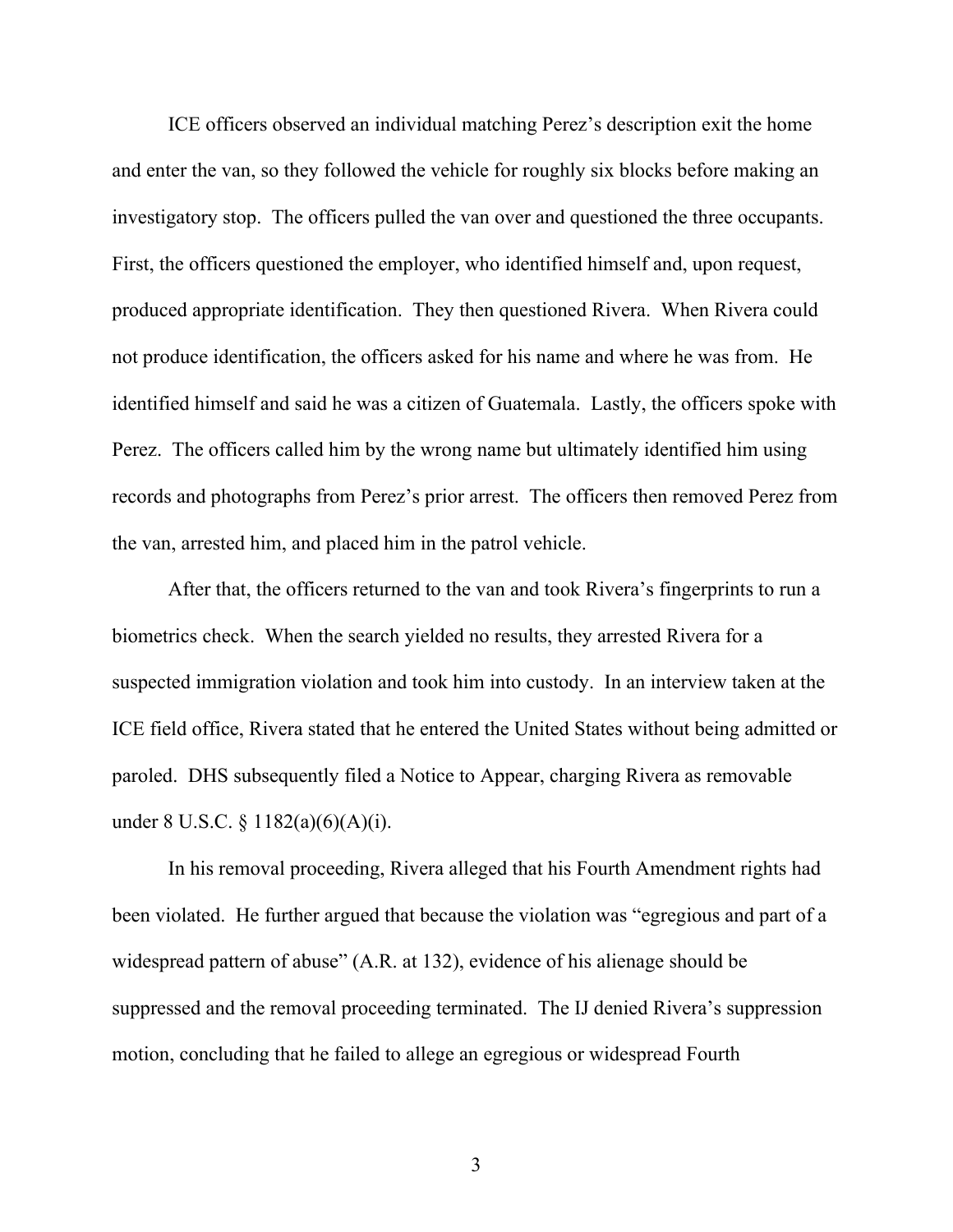Amendment violation. On appeal, the BIA "adopt[ed] and affirm[ed]" the IJ's decision. Rivera timely filed a petition for review.

# **II. DISCUSSION**[3](#page-4-0)

Rivera argues that ICE officers egregiously violated his Fourth Amendment rights as part of a widespread pattern of such violations and that the resulting evidence of his alienage should never have been considered. First, he says such a violation is clear from the record that was before the IJ. Even if it is not, however, he says that his affidavit sets out a prima facie Fourth Amendment violation under *Yoc-Us v. Attorney General*, 932 F.3d 98 (3d Cir. 2019), and he asks that we remand the case to the IJ to conduct an evidentiary hearing on his motion to suppress. His arguments lack merit.<sup>[4](#page-4-1)</sup>

We review questions of law de novo. *Id.* We review factual findings "to ensure that they are supported by substantial evidence from the record considered as a whole, and we will reverse based on a factual error only if any reasonable fact-finder would be 'compelled to conclude otherwise.'" *Huang v. Att'y Gen.*, 620 F.3d 372, 379 (3d Cir. 2010) (citation omitted) (quoting 8 U.S.C. § 1252(b)(4)(B)).

<span id="page-4-1"></span><sup>4</sup> Rivera also alleges that the ICE officers violated 8 C.F.R § 287.8(b)(2) by conducting an unlawful stop and seizure, thereby requiring termination of the proceedings. Because we hold that the officers had reasonable suspicion to stop the van, that argument fails and we do not address it further.

<span id="page-4-0"></span><sup>&</sup>lt;sup>3</sup> The BIA had jurisdiction to review the IJ's order of removal and order denying Rivera's motion for suppression and termination pursuant to 8 C.F.R. § 1003.1(b)(3). We have jurisdiction under 8 U.S.C. § 1252(a)(1) to review the BIA's decision. *Galeas Figueroa v. Att'y Gen.*, 998 F.3d 77, 84 (3d Cir. 2021). "Ordinarily, Courts of Appeals review decisions of the [BIA], and not those of an IJ." *Camara v. Att'y Gen.*, 580 F.3d 196, 201 (3d Cir. 2009) (citation omitted). Therefore, we review the IJ's decision only "to the extent the BIA substantially relied on that opinion." *B.C. v. Att'y Gen.*, 12 F.4th 306, 313 (3d Cir. 2021) (quoting *Camara*, 580 F.3d at 201) (quotation marks omitted).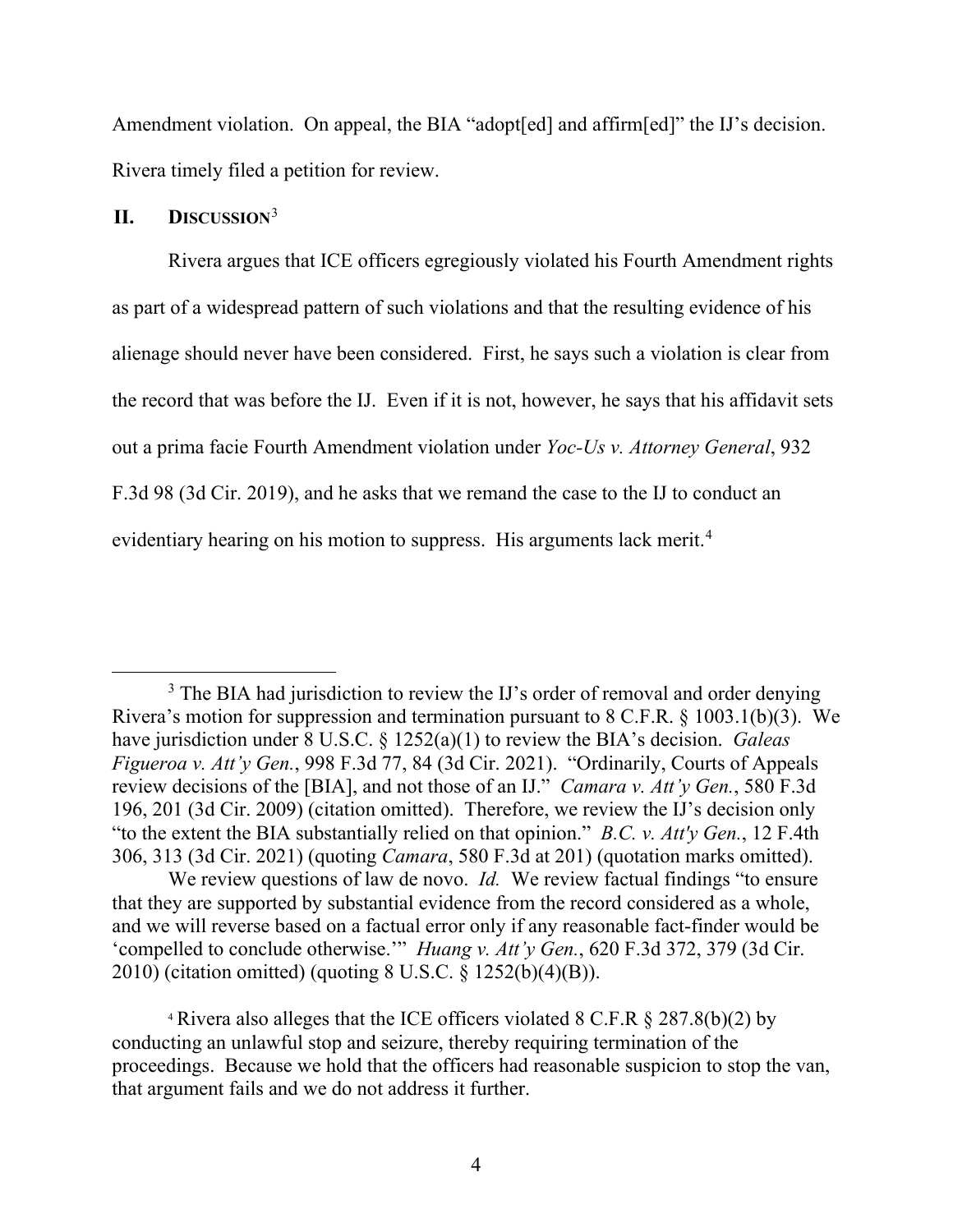We have held that "the exclusionary rule should apply in deportation/removal proceedings involving egregious or widespread Fourth Amendment violations[.]"<sup>[5](#page-5-0)</sup> *Oliva-Ramos v. Att'y Gen.*, 694 F.3d 259, 271-72 (3d Cir. 2012). If an alien seeks an evidentiary hearing on a motion to suppress evidence under the Fourth Amendment, he must set out a prima facie case for relief. *Id.* at 273 (citing *Matter of Barcenas*, 19 I. & N. Dec. 609, 611 (B.I.A. 1988) ("One who raises the claim questioning the legality of the evidence must come forward with proof establishing a prima facie case before [ICE] will be called on to assume the burden of justifying the manner in which it obtained the evidence.")). As part of his prima facie showing, he must first allege facts that, taken as true, demonstrate a Fourth Amendment violation. *Yoc-Us*, 932 F.3d at 112. Second, he must show that the alleged violation "could be deemed to be egregious or widespread." *Id.* 

As to whether he made a prima facie showing that evidence of his alienage was obtained in violation of the Fourth Amendment, Rivera argues that the ICE officers lacked reasonable suspicion to stop the car, and he says that the officers unlawfully extended the stop. He points to two moments where the officers extended the stop: when they questioned him before questioning Perez and when they returned to the van after

<span id="page-5-0"></span> $<sup>5</sup>$  In so holding, we observed that eight Justices of the Supreme Court in *INS v.*</sup> *Lopez–Mendoza*, 468 U.S. 1032 (1984), agreed that "the remedy of suppression justifies the social cost" in cases where "constitutional violations by immigration officers are 'widespread'" or evidence was obtained as a result of an egregious violation of constitutional rights. *Oliva-Ramos v. Att'y Gen.*, 694 F.3d 259, 271-72 (3d Cir. 2012).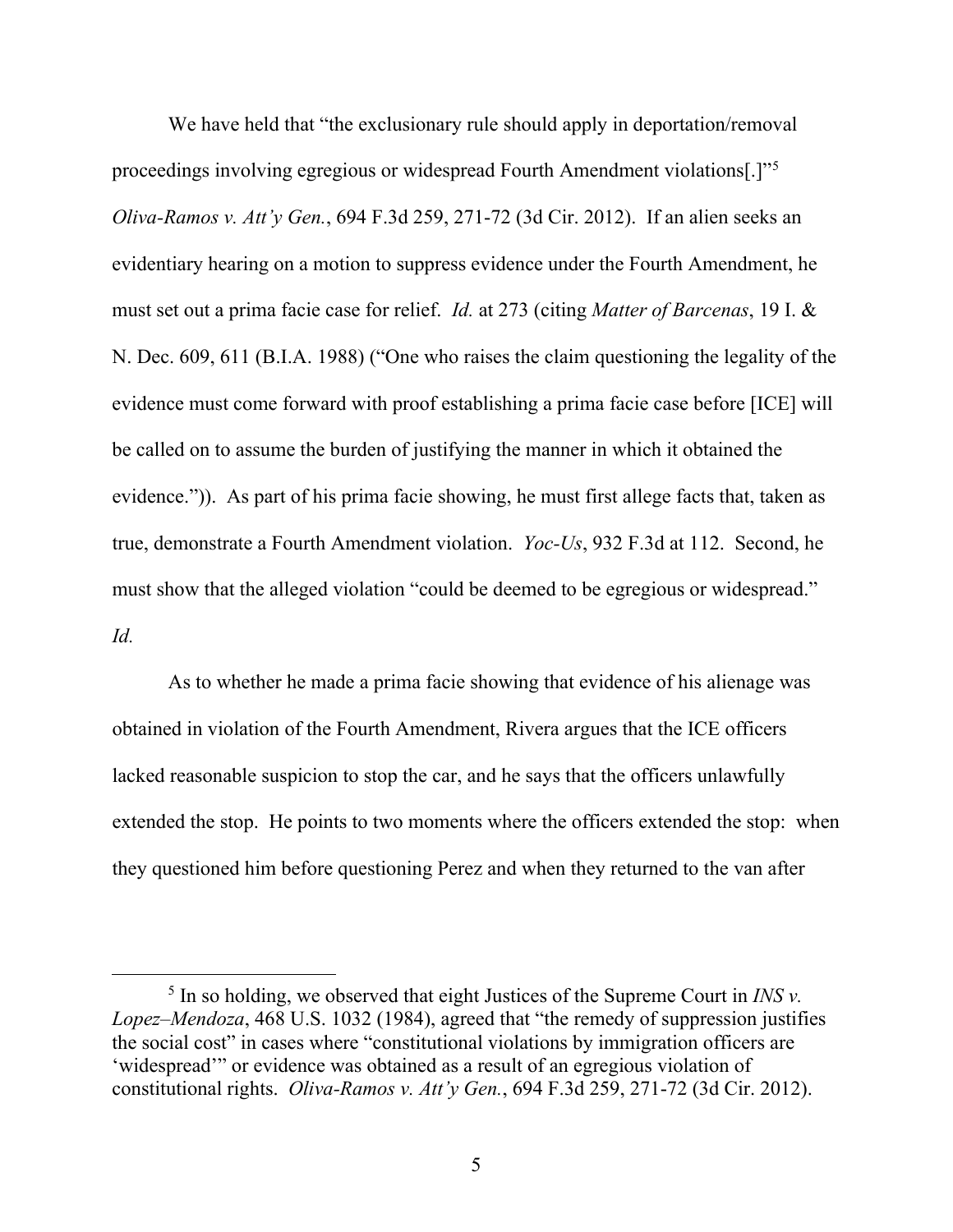arresting Perez. Indeed, Rivera argues that ICE officers did not have reasonable suspicion to stop the van at all.

Reasonable suspicion turns on "specific and articulable facts which, taken together with rational inferences from those facts, reasonably warrant t[he] intrusion." *Terry v. Ohio*, 392 U.S. 1, 21 (1968). We consider "whether the officer's action was justified at its inception, and whether it was reasonably related in scope to the circumstances which justified the interference in the first place." *Yoc-Us*, 932 F.3d at 104 (quoting *Terry*, 392 U.S. at 20). In this case, we agree with the BIA and IJ that the ICE officers had reasonable suspicion to stop the van. The officers saw an individual, Perez, who they had reason to believe was the target of their search, enter the van. The officers possessed the target's "arrest photographs" and observed him leaving a residence known to be home to their target. (A.R. at 115-16, 194.) They thus had reasonable suspicion to stop the van. *See United States v. Bey*, 911 F.3d 139, 142, 146 (3d Cir. 2018) (finding reasonable suspicion to stop a defendant "[w]hen police noticed [him] walking out of [a] Café" in proximity to the target's expected location, while wearing a "red, hooded puffer jacket and black sweatpants[,]" matching the target's clothing).

Next, Rivera argues that "the evidence [he] proffered, taken as true, establishes that [the ICE officers] violated his Fourth Amendment rights when they impermissibly extended the stop beyond its original 'mission[.]'" (Opening Br. at 19 (citing *Rodriguez v. United States*, 575 U.S. 348, 348-349 (2015)).) He contends that the first unlawful extension occurred when those officers began questioning the driver and himself instead of immediately questioning their target, Perez. They should have known Perez was in the

6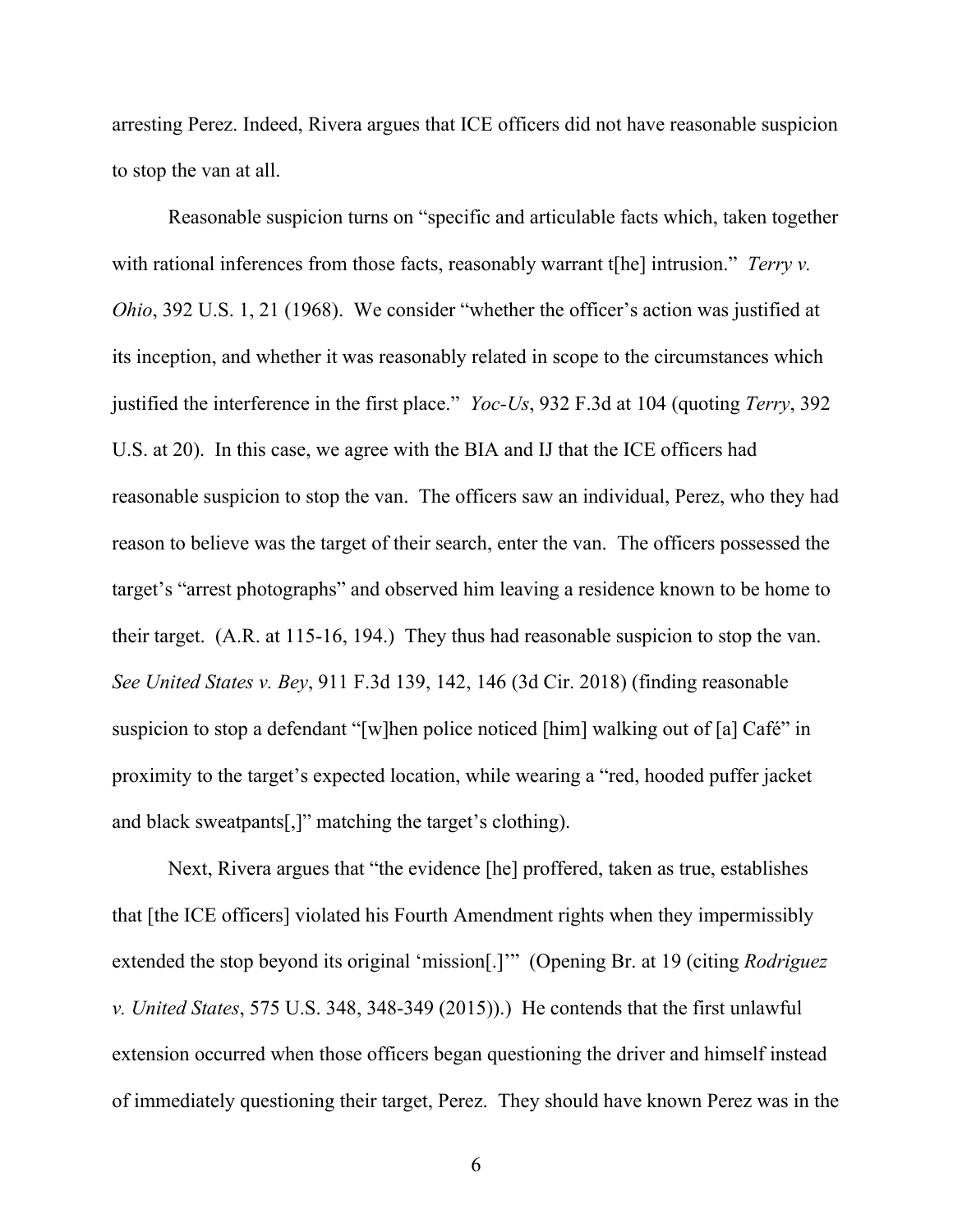back of the van, Rivera claims, because they saw him get into the back of the van six blocks earlier. Rivera argues that questioning Perez would have been "the least intrusive means reasonably available to verify or dispel the officer's suspicion in a short period of time." *Florida v. Royer*, 460 U.S. 491, 500 (1983). Rivera also claims that another unlawful extension of the stop occurred when the officers, after arresting Perez, returned to the van to take Rivera's fingerprints. That, he argues, also prolonged the stop and was outside its mission.

He is wrong. Neither moment was an unlawful extension of the stop. First, as the government contends, questioning the driver and Rivera before questioning Perez was within the mission of the stop because such questions sought to confirm the presence of their target and were a reasonable safety precaution. *See Rodriguez*, 575 U.S. at 356 ("[A]n officer may need to take certain negligibly burdensome precautions in order to complete his mission safely."); *cf. Hiibel v. Sixth Judicial Dist. Court*, 542 U.S. 177, 186 (2004) (collecting cases noting the routine nature of determining identity during a stop). Second, the officers' questioning of Rivera and subsequent identification of Perez revealed that Rivera was a native of Guatemala without identification, who was traveling with Perez, a Guatemalan fugitive and the target of an ICE investigation. Such knowledge provided the officers reasonable suspicion to briefly investigate his alienage by returning to the van to take a fingerprint scan. *See United States v. Green*, 897 F.3d 173, 179 (3d Cir. 2018) ("An unreasonable extension occurs when an officer, without

7